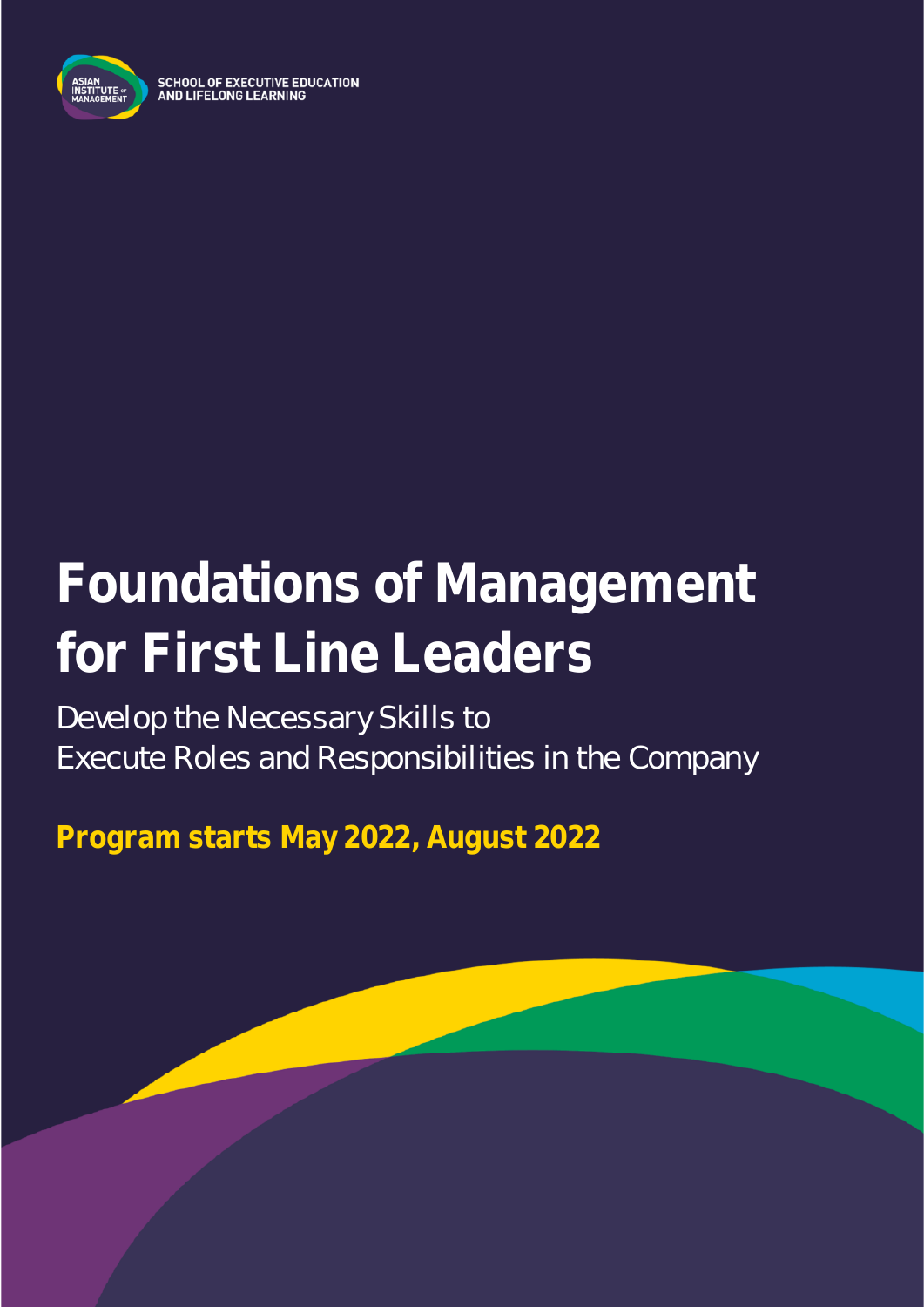## **Foundations of Management for First Line Leaders**

To be operationally competitive, all companies need to develop their first line leaders to have a strong foundation of management skills necessary to be effective in their roles and responsibilities. Many of the actions and management decisions of first line leaders, supervisors, and managers will impact the success of a business, the level of engagement in the workplace, and the delivery of customer value and satisfaction.

Having a solid grasp of the Foundation of Management principles apply to all leaders managing different sizes of organizations - large or small, for-profit, or not-for-profit. Even solopreneurs and owners of small businesses need to be concerned about management principles in terms of planning, organizing, leading, and controlling the different functions of the company in order to be successful as an organization. Studies have shown that the most common reason attributed to small business failure is a failure on the part of management and execution.

Most companies operate in industries that are becoming highly volatile, complex, and competitive environment. Hence, a leader's primary responsibility is to address day-to-day issues promptly and collaboratively. The leader must be able to plan, organize, lead, and control well the various functions in their department and area of responsibility. This program will allow first line leaders, supervisors, and managers to develop the necessary skills to execute their roles and responsibilities in the company.

#### **PROGRAM OBJECTIVES**

- Learn the Foundations of Management framework
- Understand the different principles and processes involved in planning, organizing, leading, and controlling functions in managing a team
- Appreciate the basic levels of management and leadership
- Develop management skills important for leaders in transitioning well to their management and leadership roles
- Strengthen leadership and decision-making capabilities of first line leaders

#### **WHAT YOU WILL LEARN**

- Fundamentals of Management
- Self-mastery and personal strengths profile
- Problem-solving conceptual framework and methodology
- Brainstorming processes and techniques
- The communication framework necessary for collaborative critical thinking initiatives
- Application to day-to-day problems and issues

#### **KEY BENEFITS**

- Prepares and develops new leaders and key people in the organization
- Enhances the leadership competencies and management skills of participants
- Provides a framework to understand and apply the planning, organizing, leading, and controlling functions of management in actual work settings
- Strengthens the readiness of new leaders and top talent in taking on higher and expanded roles in the company

#### WHO SHOULD ATTEND

This program is designed for first line leaders, supervisors, managers, and individual contributors who want to transition well in their current or new management roles. This course is also intended for the leaders who need to strengthen their leadership skills so they can manage their responsibility for the team and the company better.



#### **FOR INQUIRIES:**

School of Executive Education and Lifelong Learning, Asian Institute of Management Eugenio Lopez Foundation Building, Joseph R. McMicking Campus 123 Paseo de Roxas, Makati City Philippines 1229 [SEELL@aim.edu](mailto:SEELL@aim.edu) | +632 8892 4011 | www.aim.edu

#### **OVERVIEW PROGRAM SCHEDULE**

May 11, 13, 16, 17, 19, 2022 1:30 PM to 5:00 PM (GMT+08) on all dates

Aug 12, 15, 17,19, 22, 2022 (AM) MWF 8:30 PM to 12:00 PM (GMT+08) on all dates

#### **PROGRAM FORMAT**

Delivered online via live virtual interactive sessions in Zoom

#### **PROGRAM FEE**

PHP 25,000.00 or USD 500.00\* \*Based on USD 1 = PHP 50. The prevailing exchange rate at the date of payment may apply

Let us know if you are interested to avail of early bird/group discount or discuss payment terms.

#### **YOUR PROGRAM FACULTY**



**Alberto G. Mateo, Jr.** Clinical Professor, Finance and Leadership Head, School of Executive Education and Lifelong Learning Asian Institute of Management

To find out how you can participate, contact us at **SEELL@aim.edu** or visit<https://go.aim.edu/seellinquiries>

Download our latest program calendar at <https://go.aim.edu/seellprogramcalendar>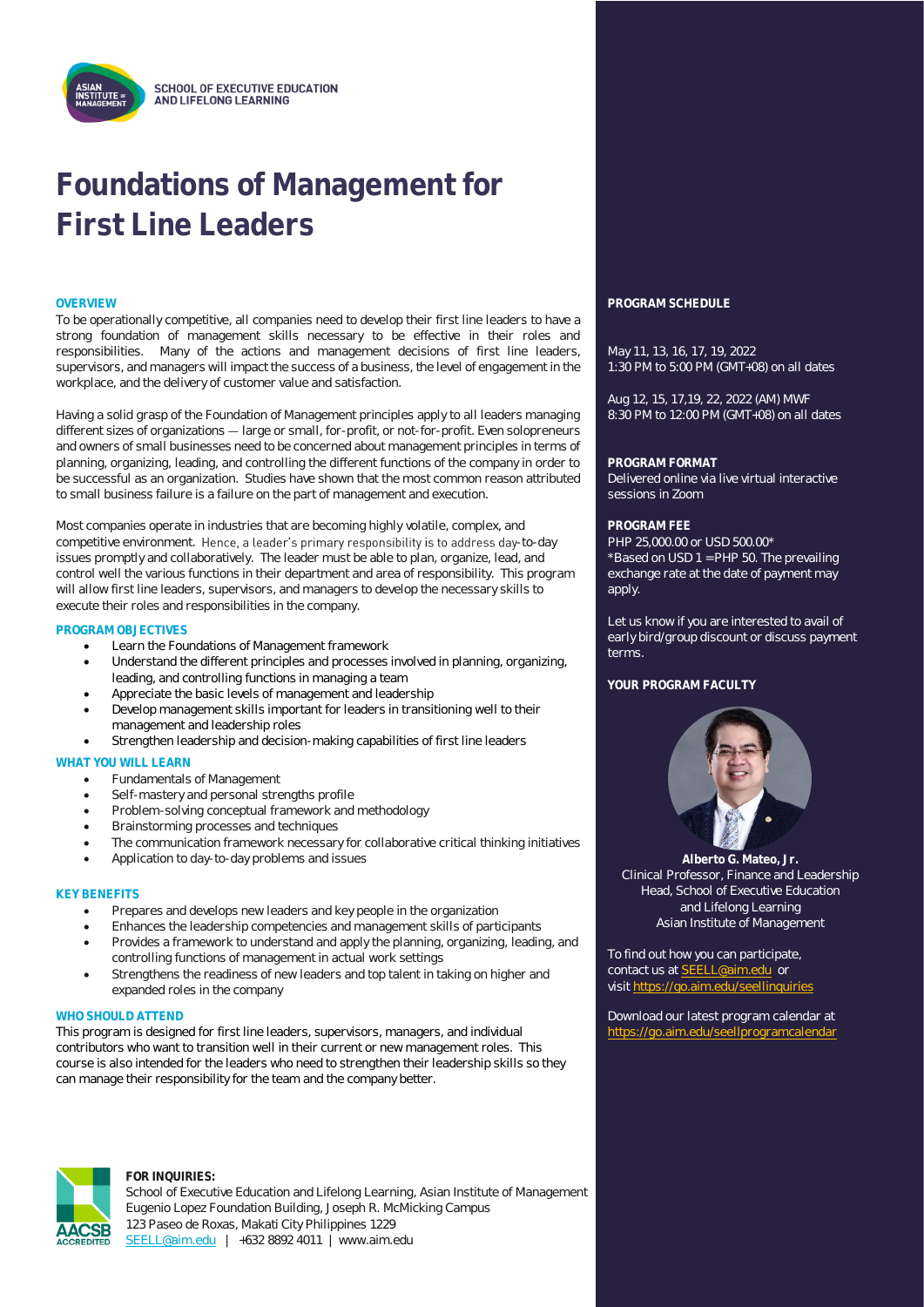

## **Your Program Faculty**



### **Alberto G. Mateo, Jr.**  Clinical Professor, Finance and Leadership Head, School of Executive Education and Lifelong Learning Asian Institute of Management

Professor Alberto G. Mateo, Jr. is a seasoned business leader, educator, and certified coach. He earned his coaching certification from the NeuroLeadership Institute and is currently a practicing executive coach. Professor Mateo brings with him thirty-four years of progressive experience in the fields of general management, finance, human resources, and management education with multinational sales organizations and academic institutions. He is currently the Head of the School of Executive Education and Lifelong Learning at the Asian Institute of Management. Before joining AIM, he was the President and Managing Director of HP Inc. and Pfizer, Inc. in the Philippines.



**FOR INQUIRIES:** School of Executive Education and Lifelong Learning, Asian Institute of Management Eugenio Lopez Foundation Building, Joseph R. McMicking Campus 123 Paseo de Roxas, Makati City Philippines 1229 [SEELL@aim.edu](mailto:SEELL@aim.edu) | +632 8892 4011 | www.aim.edu